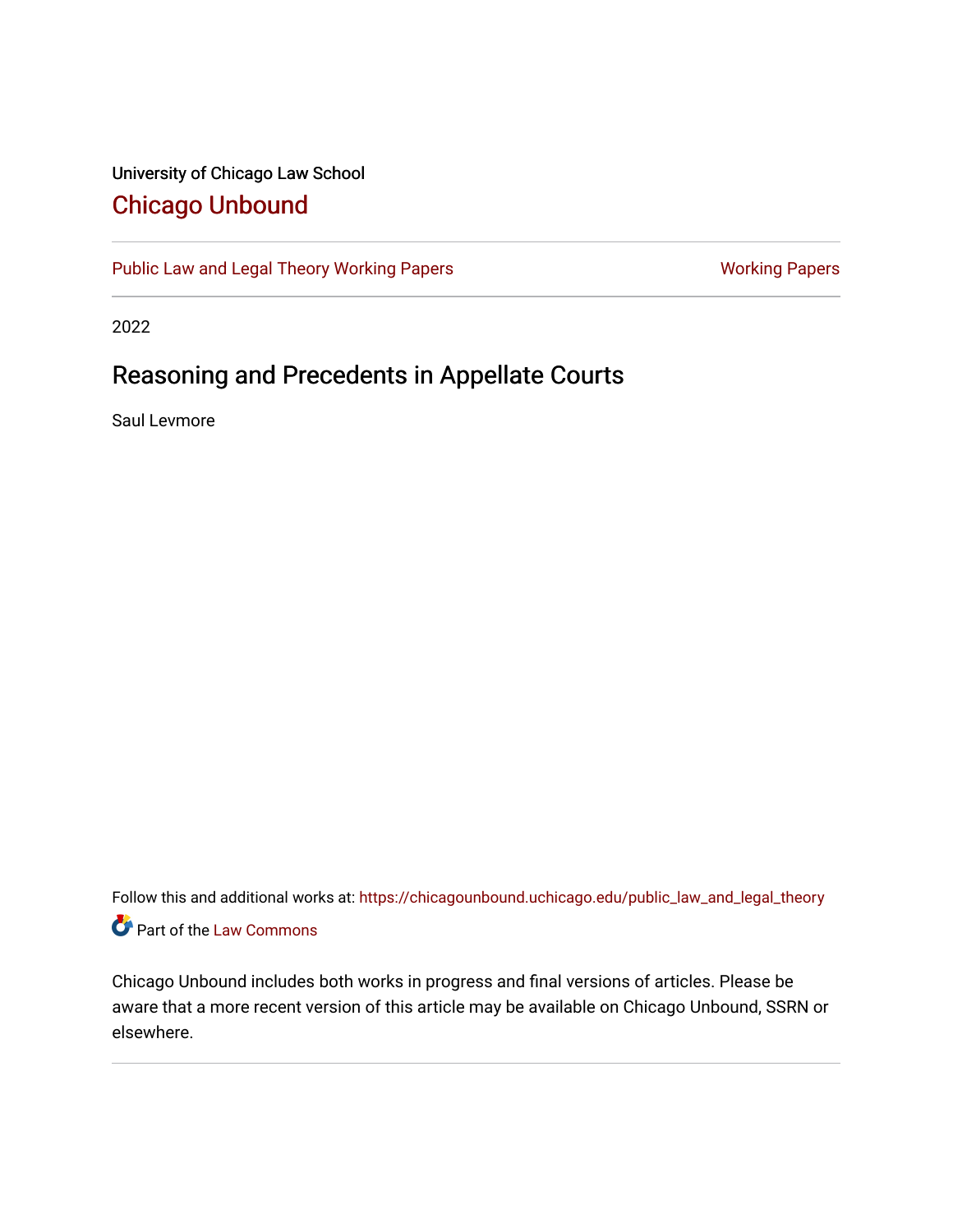## **Reasoning and Precedents in Appellate Courts**

Saul Levmore University of Chicago Law School February 1, 2022

Imagine that on an appellate panel facing two questions, Judge *A* thinks that a petitioner has standing in a case, but that this petitioner should lose on the merits because of the way a statute or precedent is understood. Judge *B* thinks there is no standing but argues that if there were standing, petitioner should prevail on the merits. Judge *C* thinks there is standing and also thinks petitioner should prevail on the merits. "Outcome voting" asks each appellate judge about affirming or reversing the lower court opinions on these matters. Here, *A* and *B,* if asked as individuals, think petitioner should lose – Judge B because of the standing problem and Judge A because of a judgment regarding the merits. Under "issue voting," we would instead poll the panel issue by issue, asking first whether a majority thinks there is standing, and then inquiring how a majority – and it could well be a different majority – rules on the next issue, in this example, the merits of the case. In the example set out here, there would be a vote for standing (*AC* combined) and then a positive vote on the merits (*BC*), and petitioner would win because of these distinct 2-1 votes. But under the practice of outcome voting, which is the usual practice in American jurisdictions,<sup>1</sup> *AB* combine to produce a loss for the plaintiff. Critically, the *Marks Rule* says that the holding, or precedential value, of a fractured court should be viewed as that position representing the narrowest grounds offered by the concurring judges (as to the outcome of the case).<sup>2</sup> Here, the rule leaves *C* out of the group when it comes to writing the majority decision; it is against petitioner, because of *A* and *B*'s judgments (though they decide against petitioner on different grounds) and *C* dissented from that result, or outcome.

<sup>1</sup> David G. Post & Steven C. Salop, *Rowing Against the Tidewater: A Theory of Voting by Multi-Judge Panels,* 80 GEO.L.J. 743 (1992) (noting that the Supreme Court typically engages in outcome voting though there are some exceptions); Lewis A. Kornhauser & Lawrence G. Sager, *The One and the Many: Adjudication in Collegial Courts*, 81 CAL. L. REV. 1 (1993) (attributing the American norm of outcome voting to the longstanding British rule and then proposing that judges conduct a vote whether to follow issue or outcome voting).

<sup>&</sup>lt;sup>2</sup> See *Marks v. U.S.*, 430 U.S. 188 (1977) ("A fragmented Court decision stands for the 'position taken by those members who concurred in the judgments on the narrowest grounds.'"). Richard M. Re, *Beyond the Marks Rule*, 132 HARV. L. REV. 1943 (2019) (noting that plurality views are sometimes set aside when it comes to precedential value, unless the Marks Rule is called upon). *See, e.g.*, *CTS Corp. v. Dynamics Corp. of Am.*, 481 U.S. 69, 81 (1987) (treating a plurality's view as nonbinding because it "did not represent the views of a majority of the Court"). Still, the Marks Rule often has bite, and it is not limited to the interpretation of Supreme Court cases. Professor Re collects cases that apply the Marks Rule, and these include circuit court and state court decisions. *Id.*, at 1955-56.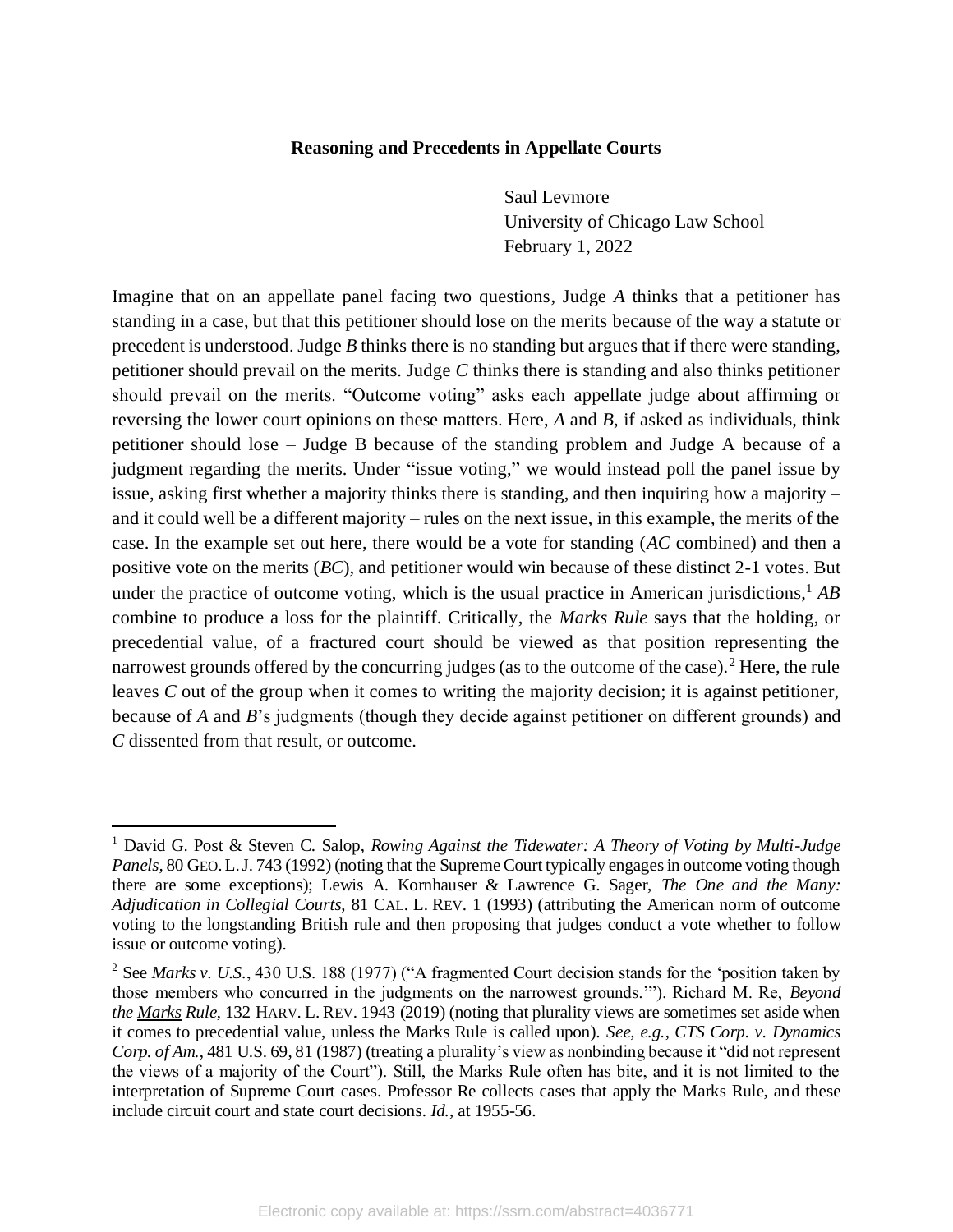The Marks Rule emerged regarding the precedential value of a Supreme Court decision, but it is applicable and easier to explore in the context of 3 rather than 9 decisionmakers. A majority might agree not just 2-1, but 3-0, on the outcome, but for very different reasons, and again the Marks approach tells later courts, and especially lower courts, how to interpret the decision. Sometimes a judge, like *C*, has great confidence in her thinking about one issue and the reasoning behind it. If *C* wants to influence later courts about standing doctrine, *C* will be tempted to switch her position as to the merits of the case, in order to be in the majority as to the outcome. The court will then be 3-0 against plaintiff, and *C* can be included in the decision-making and precedent-setting process. *C* can help form the evolving law of standing. *C* might feel perfectly good about this switch because C is going along with the majority as to the outcome of the case, and then also helping to form a legitimate authority as to the law of standing.<sup>3</sup>

This problem with interpreting precedent is not quite the same as the more familiar question of interpreting a statutory ambiguity by discerning the legislative intent of those, in the majority, who enacted a given statute. "Congress is a they not an it," because different legislators are likely to have had different reasons for supporting a statute.<sup>4</sup> But one can restrict statutory interpretation to the words of the text, whereas a majority judicial decision is normally an affirmance or reversal rather than an agreement about the precedential value of the decision. Still, a search for the "narrowest grounds" of a majority of judges has much in common with the search for a single legislative intent.

There is much to be said about the battle between issue and outcome voting, and in many cases the message ought to be that given the possibility of cycling, and paying attention to Arrow's Theorem, there is often no stable resolution to the dispute, and even no reason to think that one rule leads to more unattractive and strategic vote switching by judges. <sup>5</sup> But the focus here is on the more general question of how to think about the *reasons* for each voter's conclusion when we are aggregating votes. The question is important not only for appellate courts but also with respect to juries, large-scale elections, elected representatives, corporate boards, and even medical and personal decisions. For example, if a supermajority of jurors is required for a finding of liability,

<sup>3</sup> This was essentially the argument made by (or we can impute to) Judge Thomas Ambro in *Hanover 3201 Realty v. Village Supermarkets*, 806 F.3d 162 (3d Cir. 2015). In an issue voting jurisdiction, there will also be vote-switching temptations, but the choice between issue and outcome voting is not the subject of this essay.

<sup>4</sup> Kenneth A. Shepsle, *Congress is a "They" not an "It": Legislative Intent as Oxymoron,* 12 International Rev. L. & Econ. 239 (1992). Note that Shepsle's point is not that a single intent cannot exist, but rather than it may not exist.

<sup>&</sup>lt;sup>5</sup> Cycling is normally associated with aggregating preferences, and here the analysis aggregates what are said to be correct answers rather than preferences. This distinction, whether valid or not, is left for future work. This is hardly the first association of nearly inevitable cycling with judicial decisions, which are ostensibly about finding right answers. *See* Frank Easterbrook, *Ways of Criticizing the Court*, 95 HARV. L. REV. 802 (1982).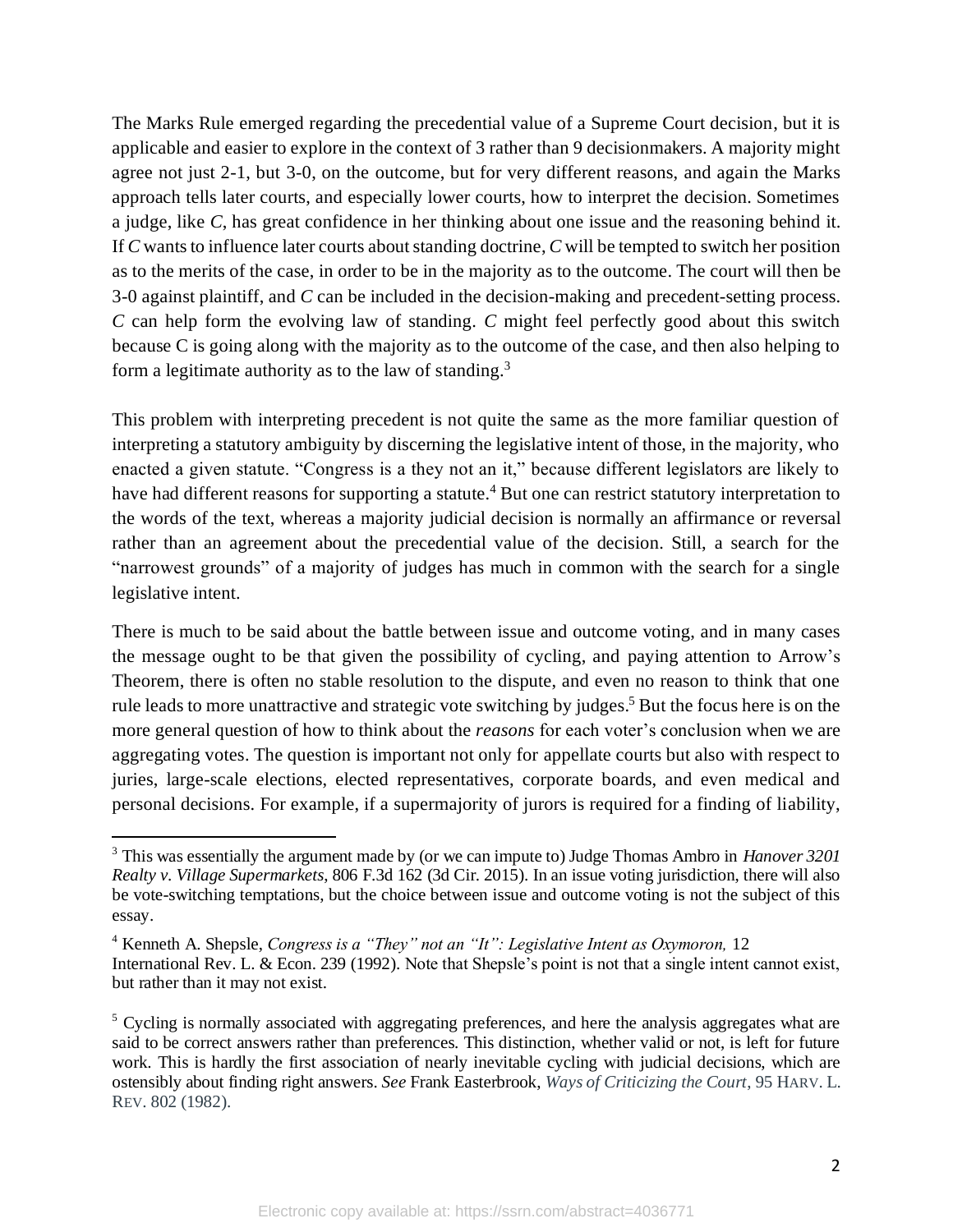what if 4 jurors give a single reason for their votes that is orthogonal to the reasoning of the other 5 jurors in the supermajority, and these 5 come to their conclusion for different reasons? Perhaps more significantly, what if every juror who votes for a conviction in a criminal case does so for a different reason? Each might listen to the reasoning of the others and shrug a shoulder, saying it is just 50% likely that what is heard from other jurors in deliberation is right or wrong. In the case of medical procedures, what should a patient do if 5 doctors were consulted on an important matter, and 2 doctors said to avoid surgery, but 3 said to submit to the surgery – but for 3 different reasons, or at 3 different hospitals, and each doctor belittles the colleagues' thinking? An apparent majority favors surgery, but a plurality favors no surgery *if* we take reasoning as the important basis of an important decision. The well-known Condorcet Jury Theorem exalts the wisdom of the crowd; a majority of independent voters, each more likely than not to get something right rather than wrong, should be trusted and especially so as the number of voters increases. The logic applies to plurality voting as well as to majority voting. 6

The problem with this logic, and the novel point advanced here, is that virtually every outcome can derive from many reasons, and these reasons can be further divided into sub-reasons, also with right and wrong answers. It is therefore rare for there to be unambiguous majorities or pluralities. A majority can go in one direction with respect to a given reason, where there is a right answer, while a different majority can agree or disagree on the outcome based on these or other reasons. Ten divided by 5 equals 2 no matter how one goes about it, or for whatever "reason" the decisionmaker, or fifth-grader, thinks it so, but when a defendant is found to be negligent by a majority, and by the preponderance of the evidence, it is likely that as we dig down we find many individual and non-majoritarian reasons for the conclusion.

Imagine, for instance, that a large majority of the 50 applicants accepted to two prominent law schools, *X* and *Y*, choose *X* over *Y*, but they do so for many different reasons. It is plausible that when we look at the disparate reasons for matriculation, we find that a plurality of 18 out of the 50 thought that the probability of obtaining a federal clerkship was the most important reason to select one law school over the other, and that School *Y* placed the highest percentage, and even the highest absolute number, of its eager graduates in such clerkships.<sup>7</sup> These 18 are among 20 who

<sup>6</sup> See Christian List & Robert E. Goodin, *Epistemic Democracy: Generalizing the Condorcet Jury Theorem*, 9 J. POLI. PHIL. 277 (2001). Extending Condorcet's theorem to plurality voting is straightforward, as these authors show. A plurality winner, *A*, need not be pitted against competitors *B*, *C*, and *D*, but need only defeat them in pairwise competition, which is easy for the plurality winner. My argument in the text suggests that this is not at all straightforward if *B* and *C* share some reasoning.

 $<sup>7</sup>$  Note that the example introduces a question that might be about applicants' preferences rather than their</sup> search for a correct answer. The difference if any is taken up shortly. In any event, the example could just as well have been one where the applicants all agree that a high bar-passage rate makes for a good law school (that, at least, is or will be a fact, and they may share that preference), but then disagree about what causes a high rate (that is a reason) and the likelihood that past experience predicts future bar-passage rates. Alternatively, we can imagine that every student prefers the clerkship opportunity, but they disagree on the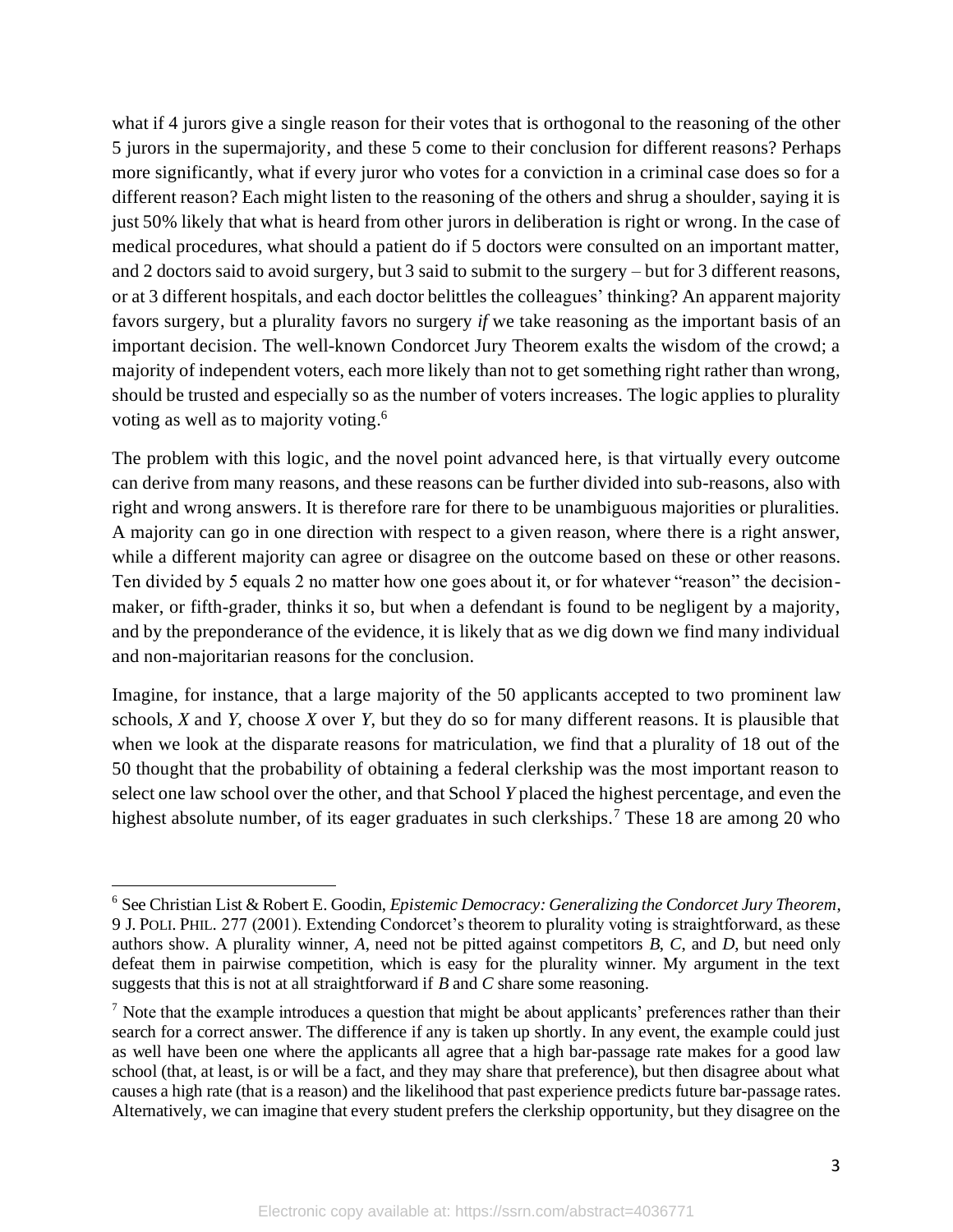choose School *Y*. Meanwhile, 30 of the applicants choose School *X*, but they do so for 15 different reasons, and they have no opinion at all about the reasoning of the 18.<sup>8</sup> If we first took a vote on the most important thing to consider in selecting a school, clerkship success would have won with a plurality. If we move on, as the outcome system does, and as Condorcet seems to require, additional admitted students ought now to attend School *Y* because the wisdom of the crowd has informed them that the clerkship factor is most important. 9 Indeed, students who previously leaned toward *X* might now rationally switch to *Y*.

Returning to the important point here, one justification for the American practice of favoring outcome over issue voting on judicial panels (but not with respect to some jury decisions<sup>10</sup>) could be that a majority vote on an issue can also be subdivided into many smaller issues. In that case, the cleanest unambiguous majority is found when voting for one outcome over another, where there are only two choices – like affirm or reverse. Note that further digging down might again reverse things. Those who first chose *Y* because of the clerkship factor, might have done so for several different reasons. Some because a clerkship provides a path to later opportunities; some because the clerkship numbers reflect an attentive faculty; and some because clerkship success indicates that informed observers regard *Y*'s education as superior. There may be no majority at this level of investigation, and combined with the views of those who chose *X,* a different ambiguous majority could suggest a different decision, or outcome.

The problem goes to the heart of majoritarian decision-making. Oddly, a 2-1 decision may be less convincing, and certainly more confusing, than a  $1\n-0$  opinion.<sup>11</sup> The majority may not really be much of a majority, but rather something that emerges from the way reasons and outcomes are framed. A 2-1 reversal of a lower court's judgment is quite likely not one made by an unambiguous

 $9$  Applicants differ, of course, and might not share a single goal, in which case the wisdom-of-the-crowd thinking does not apply. But we might imagine that all agree that the clerkship fact is highly correlated with other features they do value.

<sup>10</sup> Elizabeth A. Larsen, Comment, *Specificity and Juror Agreement in Civil Cases*, 69 U. CHI. L. REV. 379 (2002) (discussing case law on the requirement that jurors agree on the specific reason for a verdict, including *Stoner v. Williams,* 46 Cal. App. 4<sup>th</sup> (1990), which held that jurors considering a set of seven possible fraudulent acts did not need to all agree on which one of the acts had been committed in order to find for the plaintiff as long as a supermajority (minimum 9) thought that at least one had been committed – agreeing as to the verdict and elements is good enough).

 $11$  A 1-0 opinion is as clear as it gets. A 2-1 decision, may be 1-1-1 as to its reasoning, and then it is often the case that each reason has two judges in opposition.

right answer to the question of whether clerkship success rate is the most important thing to look for in their education.

<sup>&</sup>lt;sup>8</sup> If the "no opinion" escape clause (from the claim that a majority apparently disagrees with one voter's reasoning) is unsatisfying, we might think of claims that depend on observations that other voters simply have not experienced. Thus, a group might like one school because of its superior admitted students' weekend, while other voters have no opinion simply because they did not attend the event. Similarly, some judges or jurors might have reasons based on individual experiences that their peers simply did not enjoy.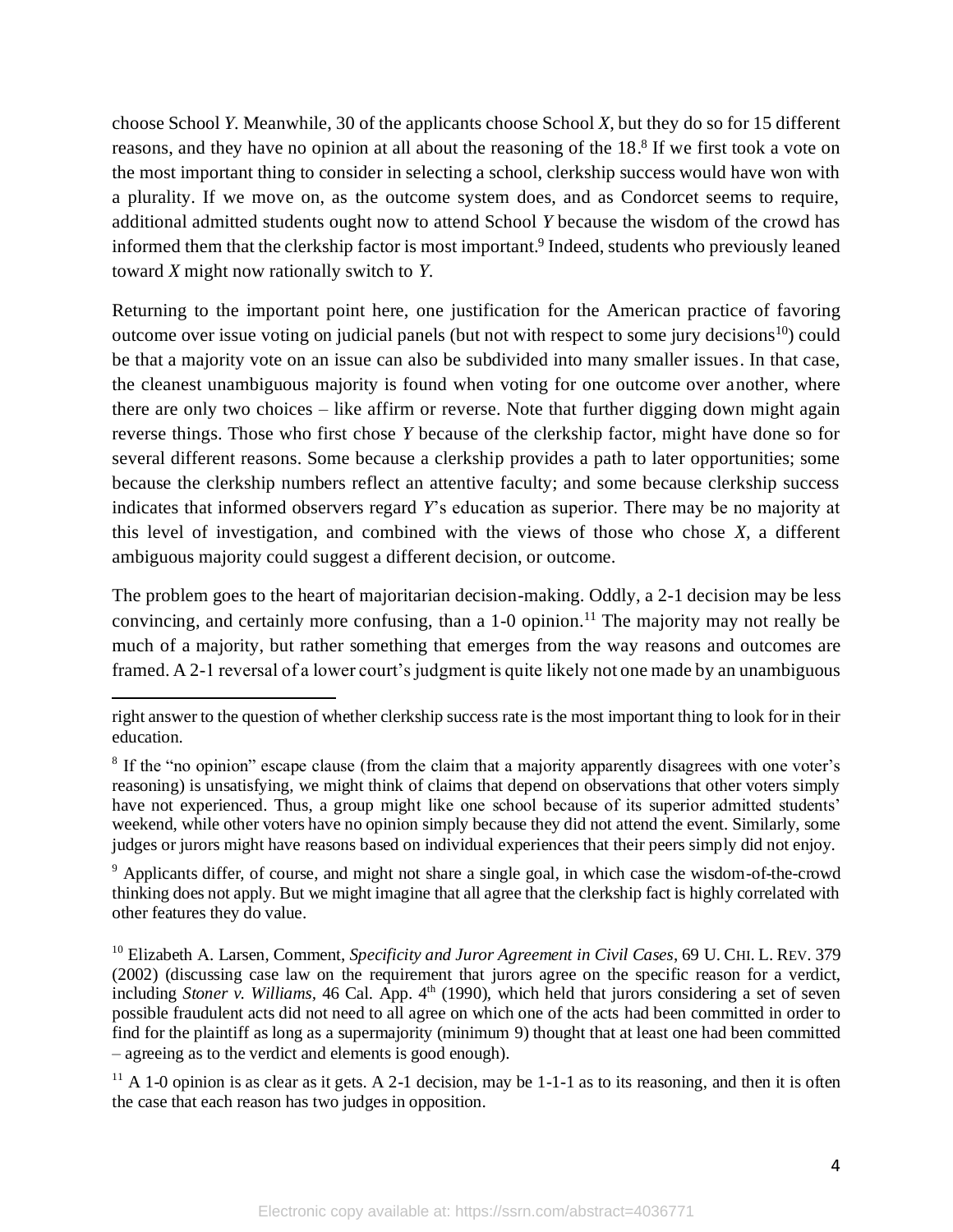majority with respect to anything that will be used as precedent, and it will often be nothing more than a 1-1-1 set of approaches followed by some combinatorial gymnastics in order to obtain a majority outcome.<sup>12</sup> This is especially the case if we continue to dig down about judges' thinking and reasoning. It might be sensible to latch onto a majority decision as to an outcome, but then avoid finding any precedential implication when there is no stated majority as to the reasoning of this group. Another approach – and perhaps one found but unstated in practice – is to add the lower court's thinking into the calculus. These four judges might give us a 2-1-1 plurality as to reasoning, and then make precedent more meaningful. Of course, the opposite might appear; what seemed to be a majority on the appellate court as to reasoning as well as outcome, might now look like something less than that, unless the idea is to count the lower court's reasoning – but not to count that judge's views quite as much as that of any appellate judge.

Once we go down the rabbit hole of reasons beneath reasons (as introduced here in the example of admitted students), it is fair to question the precedential value of even a 3-0 (or 9-0) decision, even where the 3 appear at first blush to agree about their reasoning. If we dig down into the reasoning, we might once again find no majority at all. And if this skeptical view is adopted, the very notion of precedential value is in question – and this threatens predictability and other values. One way to steer free is to reason that as the size of the majority increases, it becomes more likely that there is indeed majority agreement about the reasoning that produced the majority's opinion. Presumably, there is a finite number of reasons that will motivate the decision-makers, and eventually a large percentage will agree on at least one of those reasons. In addition, the greater the number of voters, the more likely it is that within the large majority many are correct and that there is at least a smaller majority as to the reason for the decision regarding the outcome.<sup>13</sup>

If there is to be a coherent view of precedent, when in reality as we dig down we are unlikely to find majority agreement as to reasoning, it might be wise for judges and other "voters" to delegate some decision-making – in this case the announcement and interpretation of the "reason" for an outcome – to a single person. The intermedia or single author can then evaluate the arguments offered by colleagues (or by judges on earlier courts), the relative expertise they have, and the importance of a solid precedent, before announcing the court's reasoning – even when this is not exactly a product of majority decision-making. Again, and in practice, courts and committees (when asked for their reasoning) might do this unofficially, but it is difficult to know how often this is the case. We often find ourselves agreeing with a group and keeping silent about the reason for agreement. There is every reason to think that judges do the same, even though the important precedential value of a case it at stake. Judges might sign on to an opinion, but we do not know

<sup>12</sup> For a period, the practice was to regard plurality opinions as establishing no precedential value. *See* Richard M. Re, *Beyond the Marks Rule*, 132 HARV. L. REV. 1942, 1998 (2019).

<sup>&</sup>lt;sup>13</sup> If 9 out of 10 doctors agree that a patient should undergo a particular surgical procedure, it is more likely that as many as 6 (a majority) agree on the reason for this right answer than if only 6 recommend surgery.